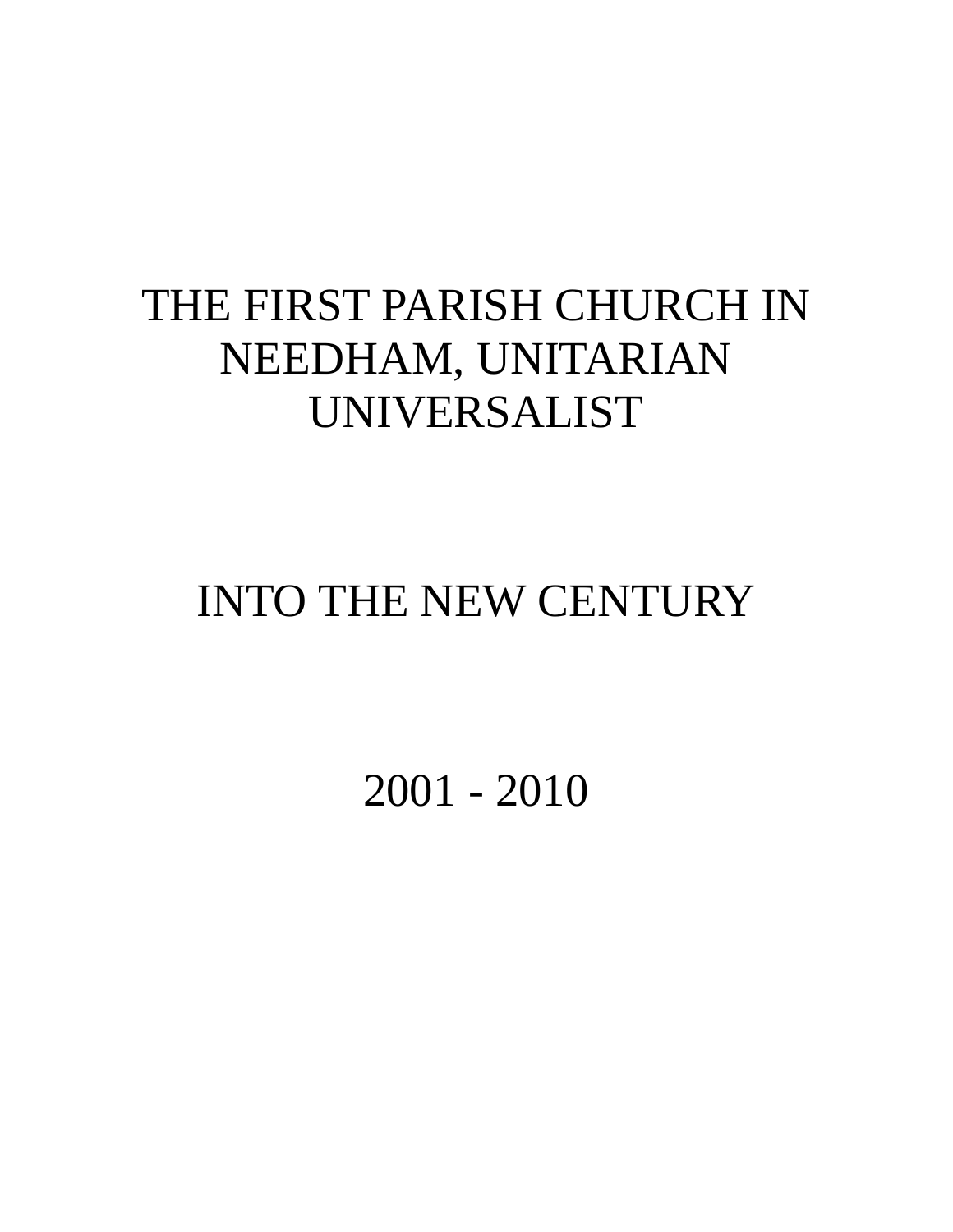## THE FIRST PARISH CHURCH IN NEEDHAM, UNITARIAN UNIVERSALIST INTO THE NEW CENTURY

## $2001 - 2010$

The year 2001 was a time of great trauma for the country due to the 9/11 attack on the World Trade Center in New York City. First Parish, however, was fortunate to acquire as its new pastor one of the leading figures of our Unitarian Universalist Association, the Reverend John Buehrens. The immediate Past President of the Association, he had also served churches in Knoxville, Tennessee; Dallas, Texas; and New York City. Already the author of A CHOSEN FAITH, written with Forrest Church. he wrote two more books since coming to us: UNDERSTANDING THE BIBLE, An Introduction for Skeptics, Seekers and Religious Liberals, and, with Rebecca Parker, A HOUSE OF HOPE, the Promise of Progressive Religion for the Twenty-first Century. In chapters of the latter book which John wrote, he frequently cites experiences which he has had since coming to the Needham church. Near the end of his time with us, John is working on another book, UNIVERSALISTS AND UNITARIANS IN AMERICA, timed to be published in 2011 for the 50th anniversary of the merger of the two bodies in 1961.

John's eloquence as a speaker, leadership skills, and pastoral gifts have drawn a succession of new members to our church. In addition, he created the Needham Lyceum, and was active in the Needham Clergy Association and Habitat for Humanity. It was through his teaching at Harvard Divinity School that he was able to secure outstanding students to become interns in our church. These included Thom Belote, Sarah Gibb, Maria Cristina Vassidis, Lucas Hergert and Molly Housh. A Major concern of John's was the war in Iraq and he journeyed there with the National Council of Churches before it began.

John had the courage and foresight to guide us toward a capital campaign to enlarge our facilities to meet the needs of our growing membership and church school. A large bequest from Elizabeth Bradford Storer, a long time member of First Parish, enabled the beginning of our effort. In 2006 the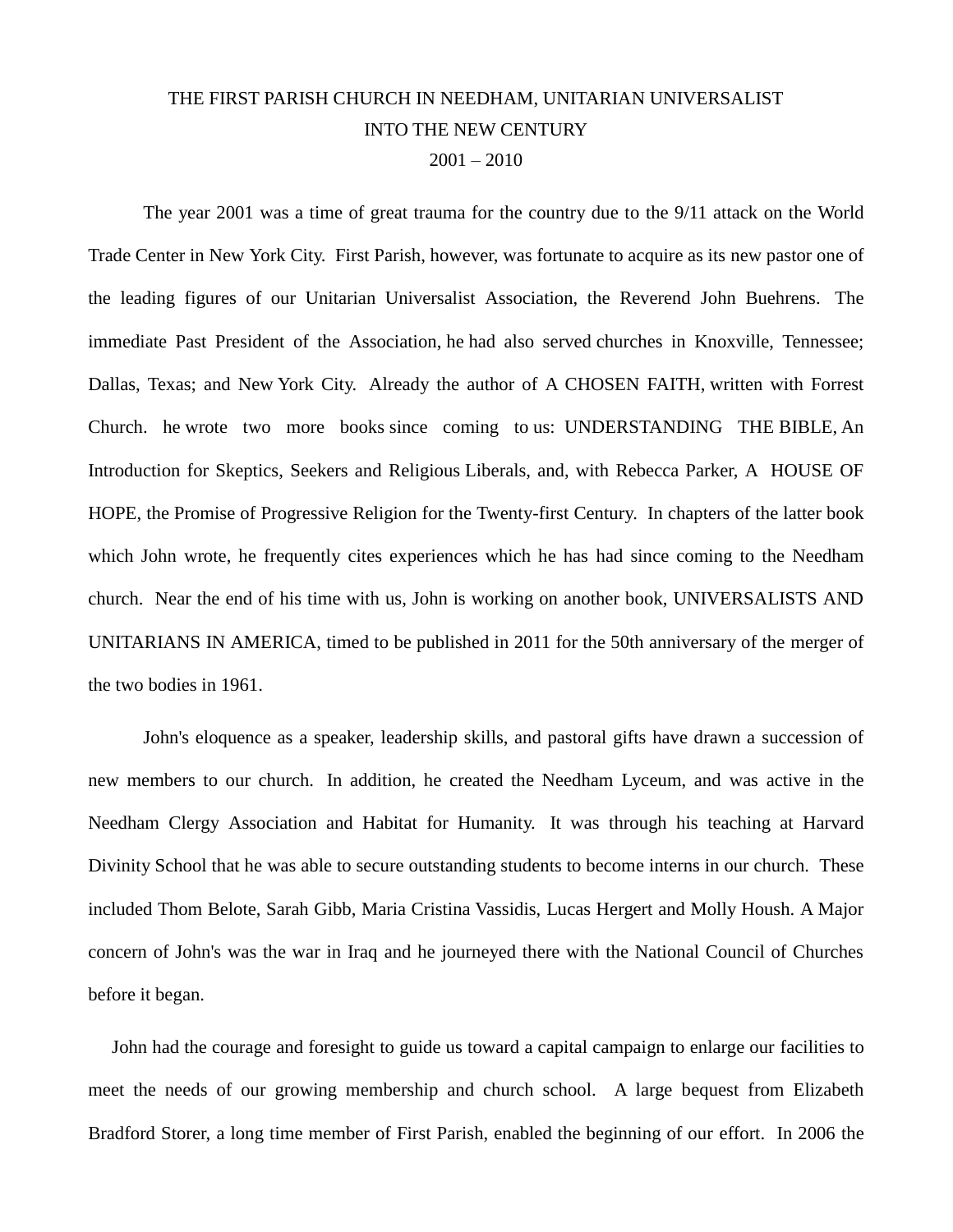Parish voted to approve the recommendations of the Capital Campaign Committee to raise one million dollars for the renovation of Parish Hall, the office wing and the church school. As the design developed the goal was increased to two million dollars toward a three million dollar project. A tentative idea to create a second story over the old Parish Hall was dropped in favor of creating an entirely new structure. This proved to be a very wise move as severe structural problems were encountered in the foundation of the 1888 building as demolition progressed. Frank Olney of Johnson Olney Associates, Inc. was chosen as architect.

The religious community supported us during our fifteen month period of renovation. Thanks to the gracious hospitality of Temple Beth Shalom and Rabbi Jay Perlman, we were able to have most of our Sunday morning services at the temple. Other churches opening their doors to us were: the Carter Memorial Methodist Church, Needham for Sunday School and the Homegrown Coffee House; The First Baptist Church, Needham; the First Parish, Dedham, and the First Unitarian Society in Newton. A series of social gatherings and meals in various restaurants, called "Fun and Frolic," kept alive connections among First Parish members.

We returned to our enlarged facilities in September of 2009. A Rededication Ceremony was held on November 2, 2009 with UUA President William Sinkford as the featured speaker. The annual Interfaith Thanksgiving Service was held at First Parish and was followed by a tour of the new facility.

Membership and attendance at church services has continued to increase. Membership reached two hundred and sixty-eight as of May 2010, a 33% increase in ten years. The church school numbers have remained high. Our Religious Education Director, Irene Praeger, received her M. Ed. degree in Religious Education and has been credentialed as a professional religious educator by the Unitarian Universalist Association. The youth group increased from thirteen members in 2001 to a projection of forty in the fall of 2010. This group participated in service projects in Louisiana, Tennessee, and in Dorchester and Holyoke, Massachusetts. Young parents in the church created Parenting Your Children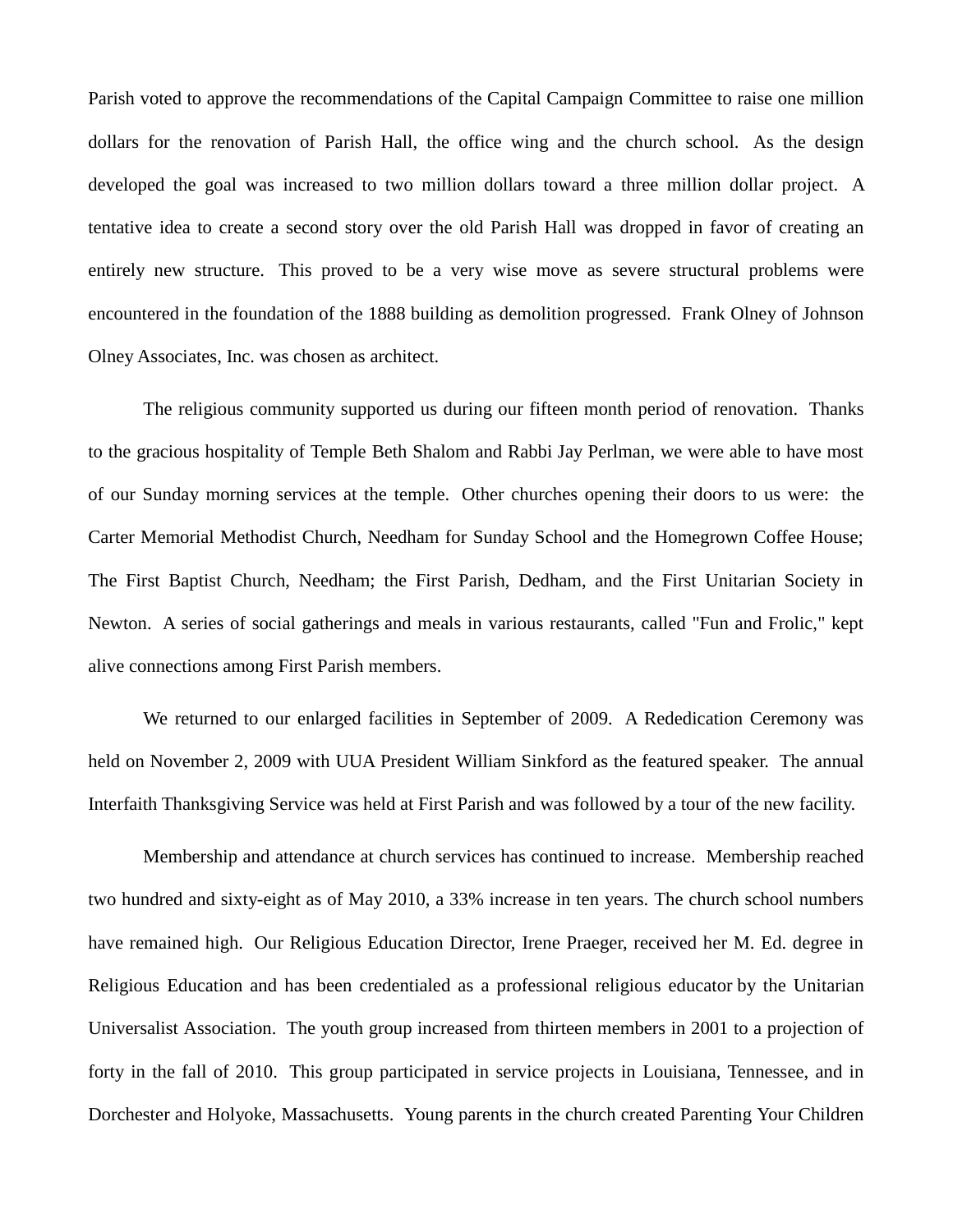offering monthly social and educational programs.

Sue King became our Church Administrator in l999 and retired in 2010. She was part of a team that developed programs to certify members of the Association of Unitarian Universalist Administrators, became its Vice President, and has presented workshops at several General Assemblies.

The Music program has grown under the continued direction of our music director Vivian Montgomery, who received her Ph.D. in Musical Arts in Early Music and Historical Performance Practice from Case Western Reserve University in 2007. The Choir has increased in numbers and enlarged its repertoire supported by guest artists. An 1884 Hook & Hastings organ was purchased in 2005. In May 2010 the church undertook the production of Gilbert and Sullivan's "Ruddigore" with a cast and crew of approximately eighty people ranging in age from five to seventy-nine.

Our Homegrown Coffeehouse celebrated its  $25<sup>th</sup>$  year in 2007. It presents major folk and jazz performances and is widely recognized as one of the top venues in New England, with a national reputation for excellence.

The Memorial Garden, a gift from the family of Virginia Strong, is a project that was begun in 2008, with a total regrading of the land between the sanctuary and the office extension. The result is a beautiful landscaped garden, enhanced by granite blocks from the old foundation that form modern sculptures. Ashes may be scattered there and people may have the names of loved ones inscribed on the window overlooking the garden.

A five year Strategic Plan was adopted in 2009. One outcome was the Program Council which would coordinate parish events. The plan included an updating of the bylaws which was achieved and accepted by the membership. A congregational survey and a financial projection from 2009 to 2015 were also undertaken.

Several committees have been formed including Membership and the Small Group Ministry.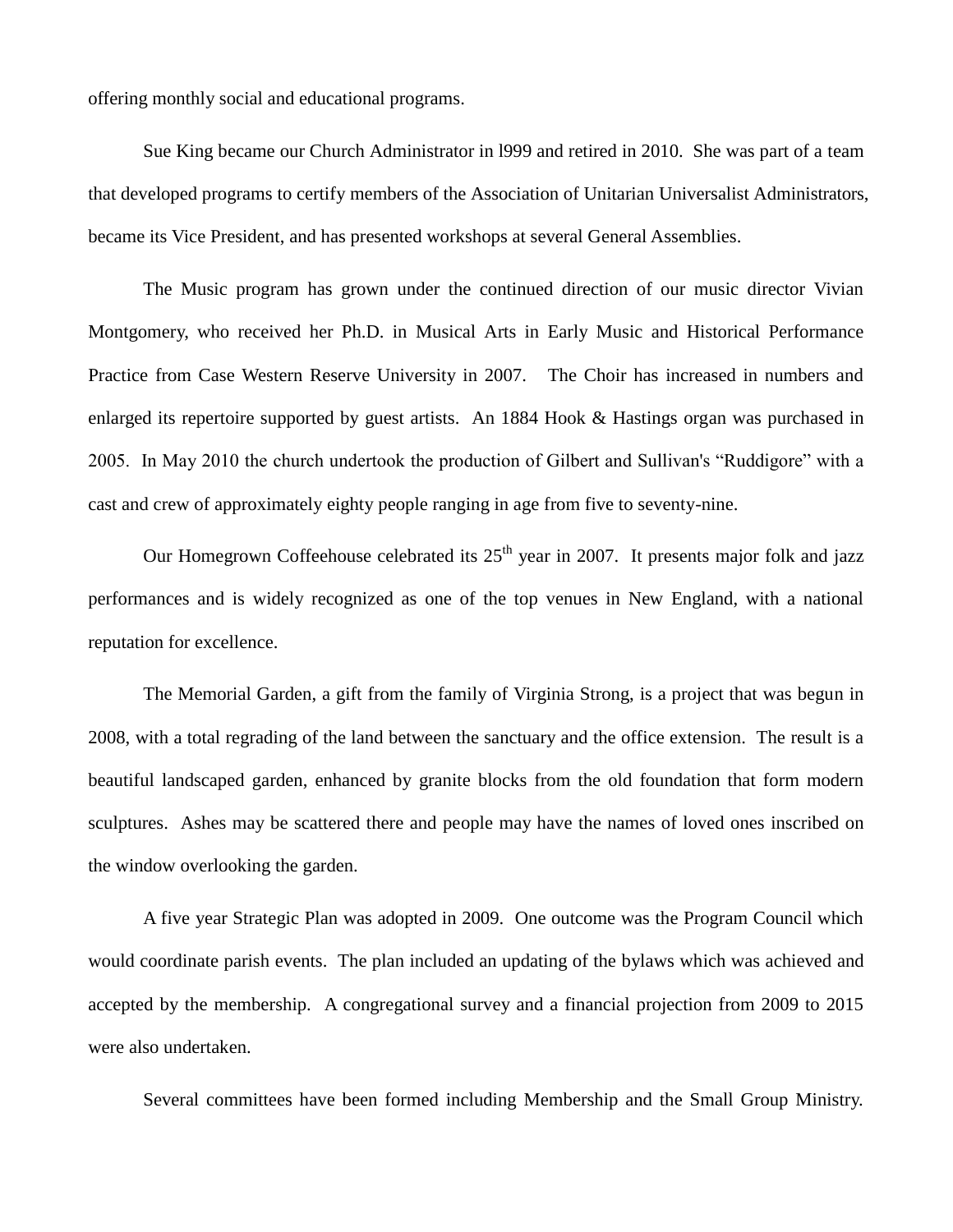The latter provides an opportunity for personal and spiritual growth in a setting that is more intimate than Sunday services. There were eight to ten groups meeting bi-monthly. The Adult Education Committee has been revitalized and offers courses, speakers and discussions on topics that promote spiritual development and religious learning. One example is a church wide discussion of "The Post American World" by Fareed Zakeria.

The Social Action Committee serves as an umbrella for all the service projects that the church undertakes. The congregation donates one offering a month to support one of these projects. An Environmental Committee challenged church members to reduce the use of energy by 10%. This committee, now separate from Social Action, is called The Green Congregation. In May of 2010 First Parish in Needham became the first house of worship in Massachusetts to receive an Energy Statr certification from the U.S Environmental Protection Agency.

During the renovation of our building the Archives Committee met at the Needham Historial Society and, in conjunction with the Society, featured an eight month exhibit entitled "When Church and Town Were One, 1711--1834." This committee will be involved with the church's participation in the Town of Needham's 300<sup>th</sup> Anniversary Celebration.

A Multigenerational Task Force was charged with researching types of programming that would promote interaction between adults and children in the parish. An additional Task Force was appointed to suggest activities for First Parish's 300<sup>th</sup> Anniversary Celebration. There will be lectures, a concert, a tour of our building, historical displays, and a float in the Fourth of July parade. The  $300<sup>th</sup>$ Anniversary Celebration will begin in the fall of 2010 and will conclude with the Tercentennial Address by the minister on November 13, 2001.

\_\_\_\_\_\_\_\_\_\_\_\_\_\_\_\_\_\_\_\_\_\_\_\_\_\_\_\_\_\_\_\_\_\_\_\_\_\_\_\_\_\_\_\_\_\_\_\_\_\_\_\_\_\_\_